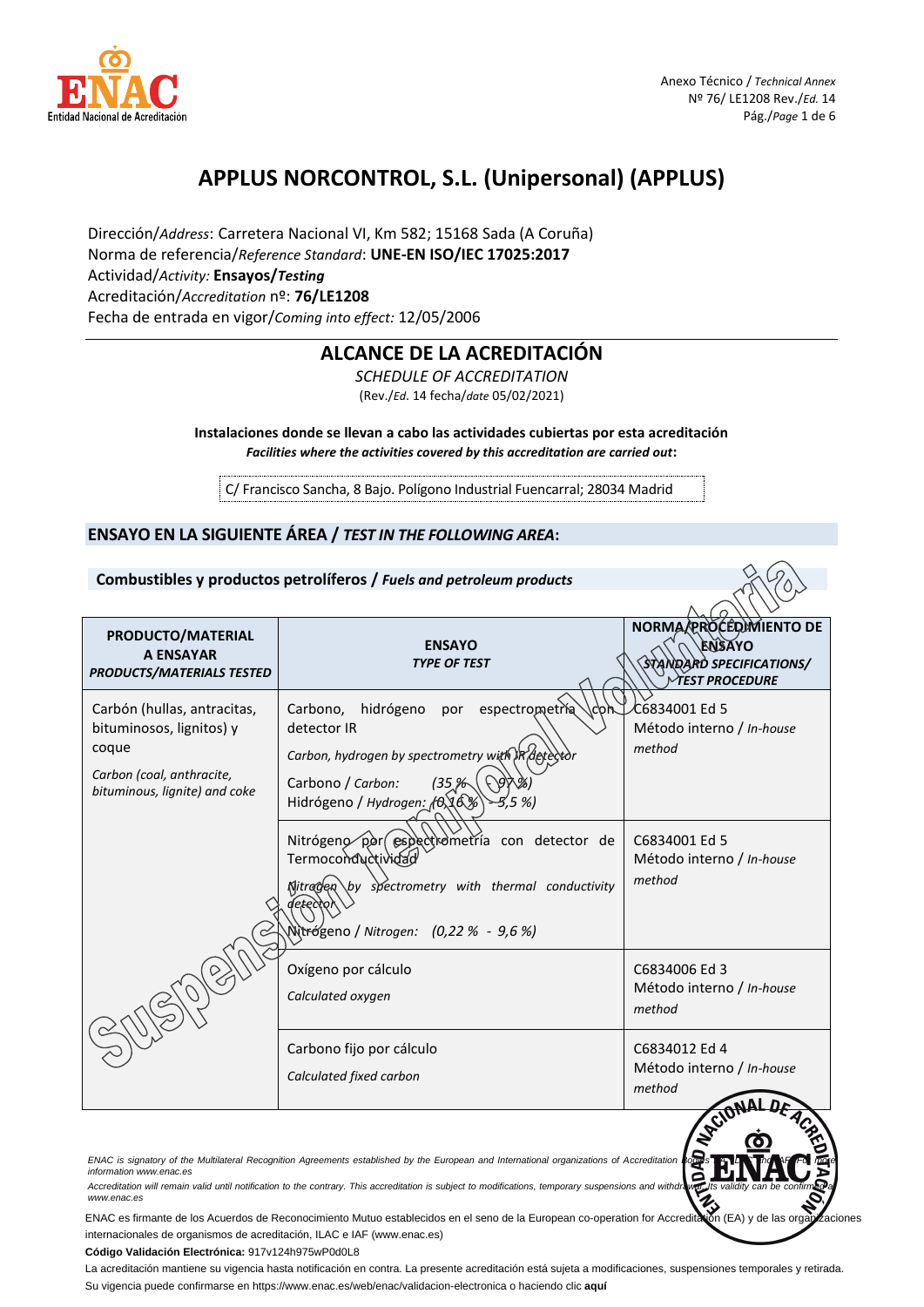

| PRODUCTO/MATERIAL<br>A ENSAYAR<br><b>PRODUCTS/MATERIALS TESTED</b> | <b>ENSAYO</b><br><b>TYPE OF TEST</b>                                                                                                                                   | <b>NORMA/PROCEDIMIENTO DE</b><br><b>ENSAYO</b><br>STANDARD SPECIFICATIONS/<br><b>TEST PROCEDURE</b>       |
|--------------------------------------------------------------------|------------------------------------------------------------------------------------------------------------------------------------------------------------------------|-----------------------------------------------------------------------------------------------------------|
|                                                                    | Azufre total por espectrometría con detector IR<br>Total sulfur by spectrometry with IR detector<br>Azufre / Sulfur:<br>$(0,13\% - 8,65\%)$                            | C6834002 Ed 8<br>Método interno Vn-house<br>method                                                        |
|                                                                    | Factor de emisión por cálculo<br>Calculated emission factor                                                                                                            | C6834007 Ed<br>Mětodo interno / In-house<br>ninethodi                                                     |
|                                                                    | Humedad para análisis mediante termogravimetria<br>Humidity by thermogravimetry<br>Humedad / Humidity: (0,42 % - 9,9 %)                                                | 8004E862<br>Método interno basado en /<br>In-house method based on:<br><b>UNE-32002</b>                   |
|                                                                    | Materias volátiles mediante termográvimetria<br>Volatile matter by thermogravimetry<br>$(11,5% \cdot 98,9)$<br>Volátiles / Volatile:                                   | C6834010<br>Método interno basado en /<br>In-house method based on:<br><b>ISO 562</b><br><b>UNE 32019</b> |
| Carbón<br>(hullas, antracitas,<br>bituminosos,<br>lignitos)        | Poder calorífico superior e inferior mediante<br>bomba calorímetrica (excepto preparación de la<br>muestra)<br>Gross & net heat of combustion by bomb calorimeter      | UNE-32006                                                                                                 |
| Carbon<br>(coal, anthracites, bituminous,<br>lignites)             | $(3058 \text{ cal/g} - 8202 \text{ cal/g})$<br>PCS:                                                                                                                    |                                                                                                           |
| Coque<br>Coke                                                      | Podér caloxítico súperior e inferior mediante<br>bomba calorimetrica<br>Gross & net heat of combustion by bomb calorimeter<br>RES; O<br>(6493 cal/g – 8580 cal/g)      | C6834003<br>Método interno basado en /<br>In-house method based on:<br><b>UNE 32006</b>                   |
| lignitos<br>Bituminosos,<br>coque<br>Bituminous, lignites and coke | Cenizas mediante horno automático programable<br>Ashes by programable automatic oven<br>Cenizas / Ashes:<br>$(3,24\% - 53,5\%)$                                        | C6834009<br>Método interno basado en /<br>In-house method based on:<br><b>UNE 32111</b>                   |
| Hullas y Antracitas<br>Coal and Anthracites                        | Cenizas mediante horno automático programable<br>(excepto preparación de la muestra)<br>Ashes by programable automatic oven<br>Cenizas / Ashes:<br>$(3,24\% - 53,5\%)$ | <b>UNE 32111</b>                                                                                          |

#### **Código Validación Electrónica:** 917v124h975wP0d0L8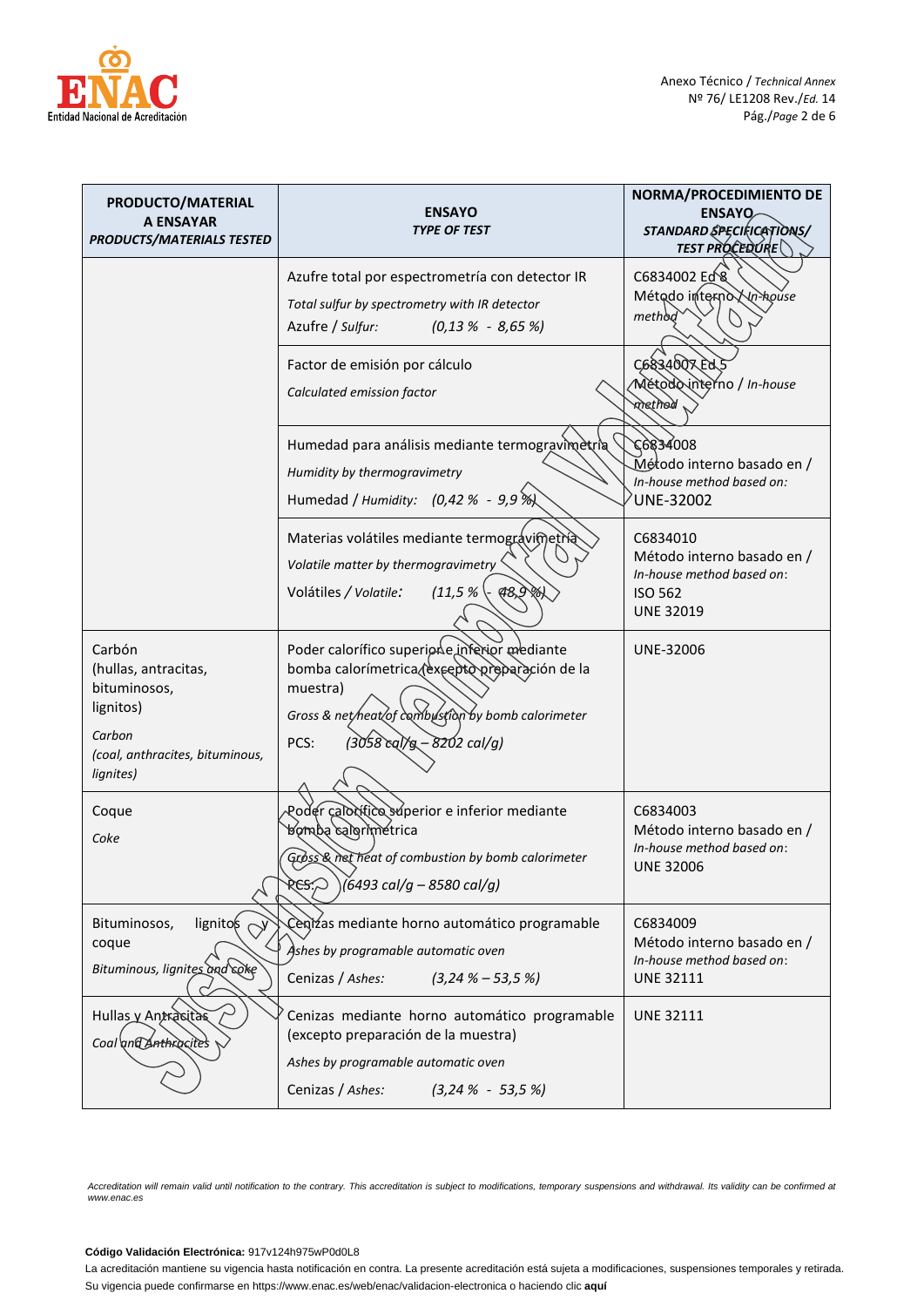

| PRODUCTO/MATERIAL<br><b>A ENSAYAR</b><br><b>PRODUCTS/MATERIALS TESTED</b> | <b>ENSAYO</b><br><b>TYPE OF TEST</b>                                                          | <b>NORMA/PROCEDIMIENTO DE</b><br><b>ENSAYO</b><br>STANDARD SPECIFICATIONS/ |
|---------------------------------------------------------------------------|-----------------------------------------------------------------------------------------------|----------------------------------------------------------------------------|
|                                                                           |                                                                                               | TEST RROCEDURE                                                             |
| Cenizas y escorias de carbón                                              | Inquemados por gravimetría                                                                    | C6834011 Ed <sup>\</sup> 5                                                 |
| Coal ash and slag                                                         | Unburned by gravimetry                                                                        | Método interno Xn-house<br>method,                                         |
|                                                                           | Inquemados / Unburned: $(0,73\%$ -59,7%)                                                      |                                                                            |
| Combustibles sólidos<br>recuperados (residuos                             | Carbono, hidrógeno por espectrometría con<br>detector IR                                      | WNE-EN 15407                                                               |
| sólidos urbanos)                                                          | Carbon, hydrogen by spectrometry with IR detector                                             |                                                                            |
| Solid recovered fuels<br>(Municipal solid waste)                          | $(32, 4 % - 59, 1 %)$<br>Carbono /Carbon:<br>Hidrógeno / Hydrogen: (4,31 % - 7,39 %)          |                                                                            |
|                                                                           | Nitrógeno por espectrometría con detector de<br>termoconductividad                            | <b>UNE-EN 15407</b>                                                        |
|                                                                           | Nitrogen by spectrometry with the may conductivity<br>detector                                |                                                                            |
|                                                                           | (0,49%<br>Nitrógeno / Nitrogen:<br>1,81 %)                                                    |                                                                            |
|                                                                           | Azufre total por espectrometria con detector IR                                               | C6834013 Ed 5<br>Método interno / In-house                                 |
|                                                                           | Total sulfur by spectrometry with IR detector<br>(0,}4 %≧0,56 %)<br>Azufre / Sulfur:          | method                                                                     |
|                                                                           | Humedád pára análísis mediante termogravimetría                                               | <b>UNE-EN 15414-3</b>                                                      |
|                                                                           | Humidity by the knogravimetry                                                                 |                                                                            |
|                                                                           | Humedad Humidity:<br>$(0, 21 \, % -3, 78 \, % )$                                              |                                                                            |
|                                                                           | Poder calorífico superior e inferior mediante<br>bomba)calorímetrica                          | <b>UNE-EN 15400</b>                                                        |
|                                                                           | Gross & net heat of combustion by bomb calorimeter                                            |                                                                            |
|                                                                           | (3223 cal/g – 6189 cal/g)                                                                     |                                                                            |
|                                                                           | Cenizas mediante termogravimetría                                                             | <b>UNE-EN 15403</b>                                                        |
|                                                                           | Ashes by thermogravimetry                                                                     |                                                                            |
|                                                                           | Cenizas / Ashes:<br>$(6, 11\% - 41, 55\%)$                                                    |                                                                            |
| Productos petrolíferos<br>etroleum products                               | Carbono, hidrógeno por espectrometría con<br>detector IR                                      | <b>ASTM D5291</b>                                                          |
|                                                                           | Carbon, hydrogen by spectrometry with IR detector                                             |                                                                            |
|                                                                           | Carbono / Carbon:<br>$(84, 21\% - 93, 5\%)$<br>Hidrógeno / Hydrogen:<br>(6, 54%<br>$-12,80\%$ |                                                                            |

## **Código Validación Electrónica:** 917v124h975wP0d0L8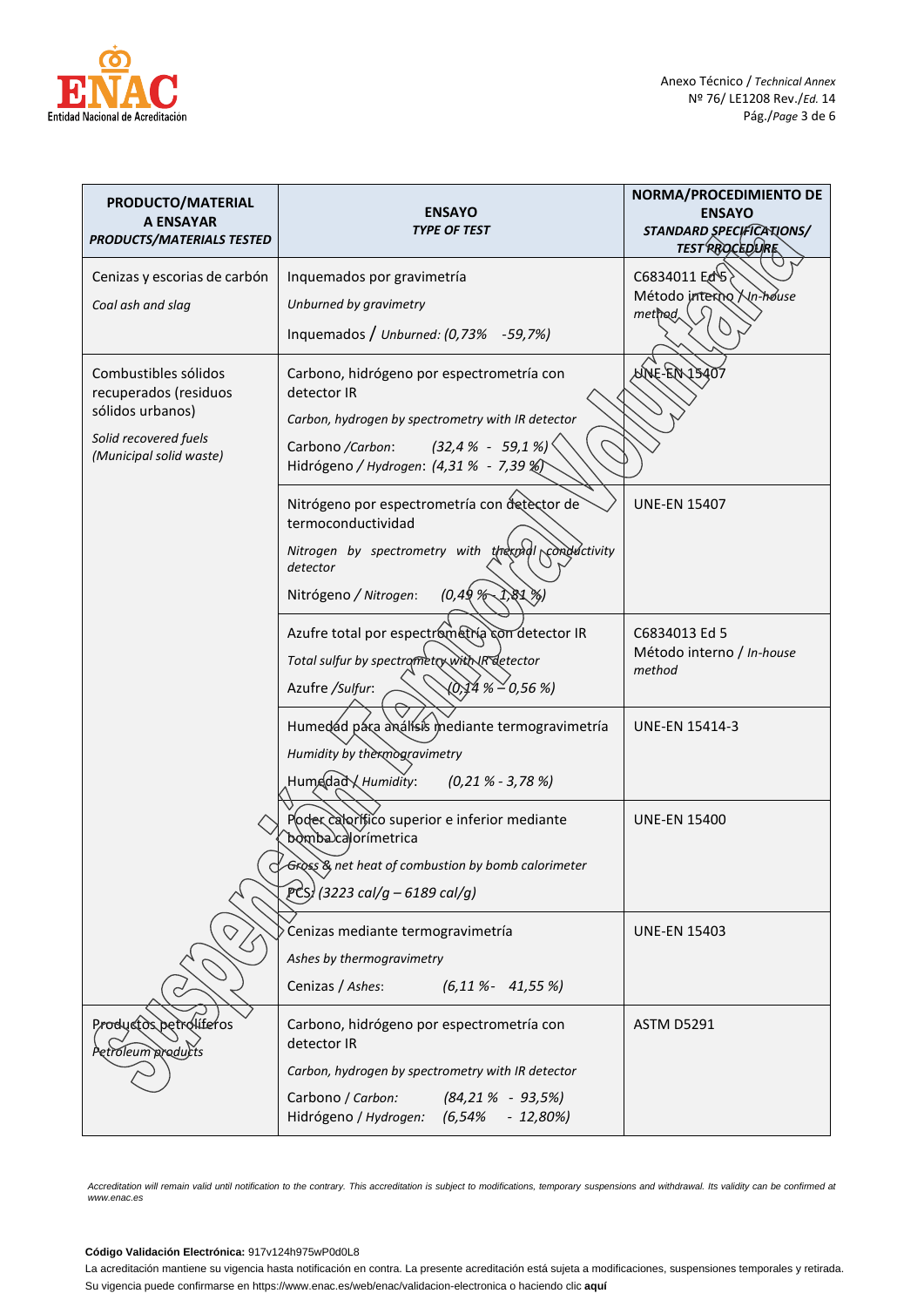

| PRODUCTO/MATERIAL<br><b>A ENSAYAR</b><br><b>PRODUCTS/MATERIALS TESTED</b> | <b>ENSAYO</b><br><b>TYPE OF TEST</b>                                                                                                                                                                   | NORMA/PROCEDIMIENTO DE<br><b>ENSAYO</b><br>STANDARD SPECIFICATIONS/<br><b>TEST PROCEDURE</b> |
|---------------------------------------------------------------------------|--------------------------------------------------------------------------------------------------------------------------------------------------------------------------------------------------------|----------------------------------------------------------------------------------------------|
|                                                                           | Nitrógeno por espectrometría con detector de<br>termoconductividad<br>Nitrogen by spectrometry with thermal conductivity<br>detector<br>Nitrógeno / Nitrogen: 0,06 % - 0,40 %                          | ASTM D5291                                                                                   |
|                                                                           | Azufre total por espectrometría con detector IR<br>Total sulfur by spectrometry with IR detector<br>Azufre / Sulfur (0,06% - 3,00%)                                                                    | C6834019 Ed 3<br>Metodo interno / In-house<br>method                                         |
|                                                                           | Poder calorífico superior e inferior mediante<br>bomba calorímetrica<br>Gross & net heat of combustion by borob calorimeter<br>PCS: $9701,5 - 11413 \text{ ca}$                                        | ASTM D <sub>240</sub>                                                                        |
| Biocombustibles sólidos<br>Solid biofuels                                 | Carbono, hidrógeno por espectrometría con<br>detector IR<br>Carbon hydrogen by spectrometry with IR detector<br>Carbono / Carbon<br>$(44,36% - 55,60%)$<br>Hidrógeno / Hydrógen:<br>$(5,00\%$ - 6,39%) | <b>UNE-EN ISO 16948</b>                                                                      |
|                                                                           | Nitrógeno por espectrometría con detector de<br>termeconductividad<br>Nitrogen by spectrometry with thermal conductivity<br>-deltector<br>Nitrógeno / Nitrogen:<br>(0,10 % - 0,81 %)                   | <b>UNE-EN ISO 16948</b>                                                                      |
|                                                                           | Azufre total por espectrometría con detector IR<br>Total sulfur by spectrometry with IR detector<br>Azufre / Sulfur (0,07 % - 0,17 %)                                                                  | <b>UNE-EN ISO 16994</b>                                                                      |
|                                                                           | Poder calorífico superior e inferior mediante<br>bomba calorimétrica<br>Gross & net heat of combustion by bomb calorimeter<br>PCS: (4689 cal/g - 4825 cal/g)                                           | <b>UNE-EN ISO 18125</b>                                                                      |

## **Código Validación Electrónica:** 917v124h975wP0d0L8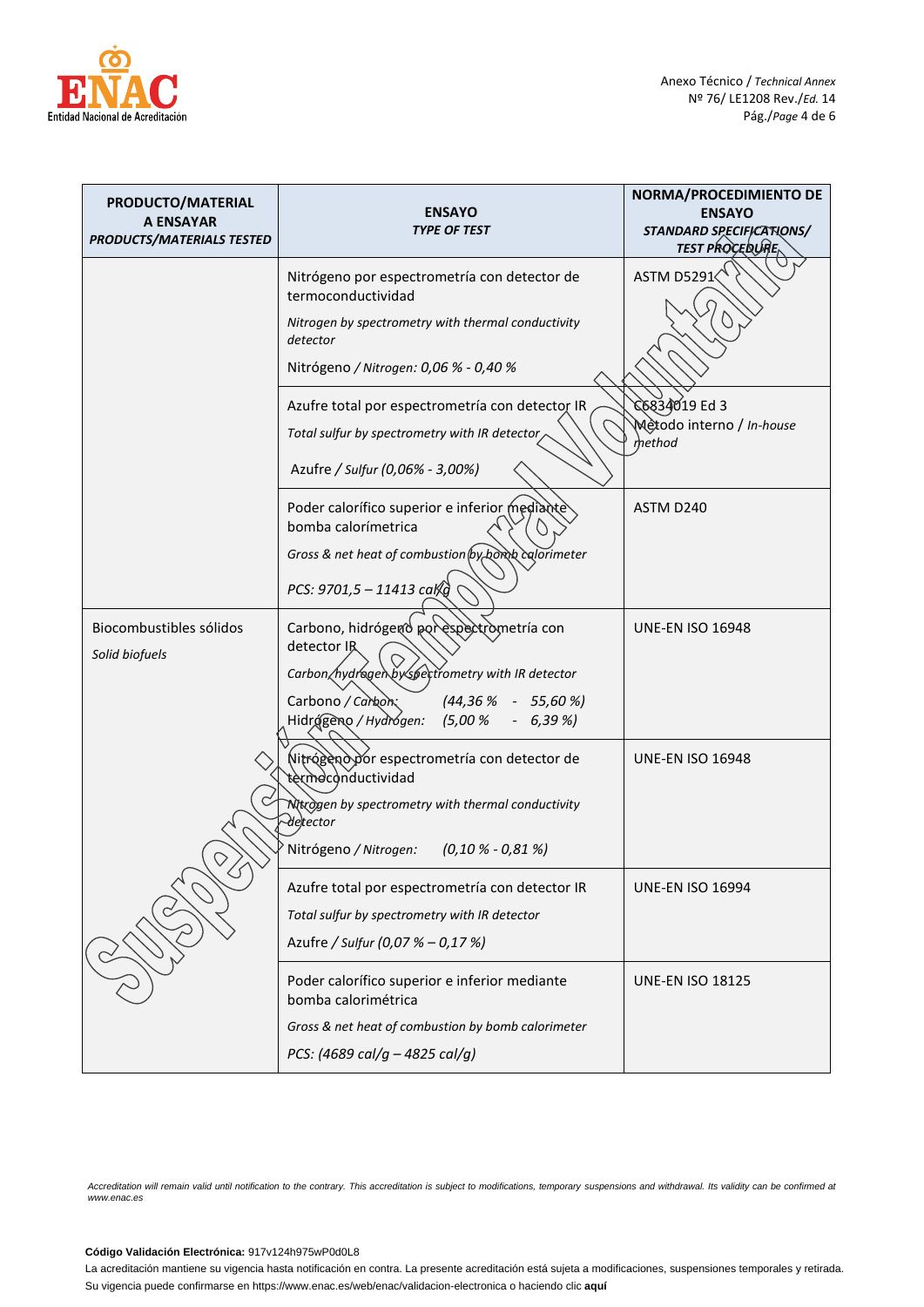

| PRODUCTO/MATERIAL<br>A ENSAYAR<br><b>PRODUCTS/MATERIALS TESTED</b> | <b>ENSAYO</b><br><b>TYPE OF TEST</b>                                                                                            | NORMA/PROCEDIMENTO DE<br>ENSAY<br>STANDARD SPECIFICATIONS/<br><b>TEST PROCEDURE</b> |
|--------------------------------------------------------------------|---------------------------------------------------------------------------------------------------------------------------------|-------------------------------------------------------------------------------------|
|                                                                    | Cenizas mediante termogravimetría<br>Ashes by thermogravimetry<br>Cenizas / Ashes (0,31% - 2,60%)                               | UNE-EN ISO (18122                                                                   |
|                                                                    | Humedad para análisis mediante termogravimetria<br>Analysis moisture by thermogravimetry<br>Humedad / Moisture (0,57% - 10,54%) | UNE-EN ISO 18134-3                                                                  |
|                                                                    | Determinación de la densidad apacente de la pila<br>Determination of bulk density<br>(100Kg/m3 - 800kg/ m3)                     | <b>UNE-EN ISO 17828-1</b>                                                           |
|                                                                    | Determinación del contemido de humedad total<br>Determination of moisture content-Part 1: Total moisture<br>$(2,9 - 55,0)$ %    | <b>UNE-EN ISO 18134</b>                                                             |
| Pellets de biocombustible<br>sólido<br>Pellets of solid biofuels   | Determinación de la durabilidad mecánica de pélets<br>Determination of mechanical durability of pellets<br>49\$,0 - 99,5) %     | <b>UNE-EN ISO 17831-1</b>                                                           |
|                                                                    | Determinación de longitud y diámetro<br>Determination of length and diameter for pellets<br>$(6mm - 45mm)$                      | <b>UNE-EN ISO 17829</b>                                                             |
|                                                                    | Determinación del contenido en partículas finas<br>Determination of fines content<br>$(0,10-1,00)$ %                            | <b>UNE-EN ISO 18846</b>                                                             |

## **Código Validación Electrónica:** 917v124h975wP0d0L8